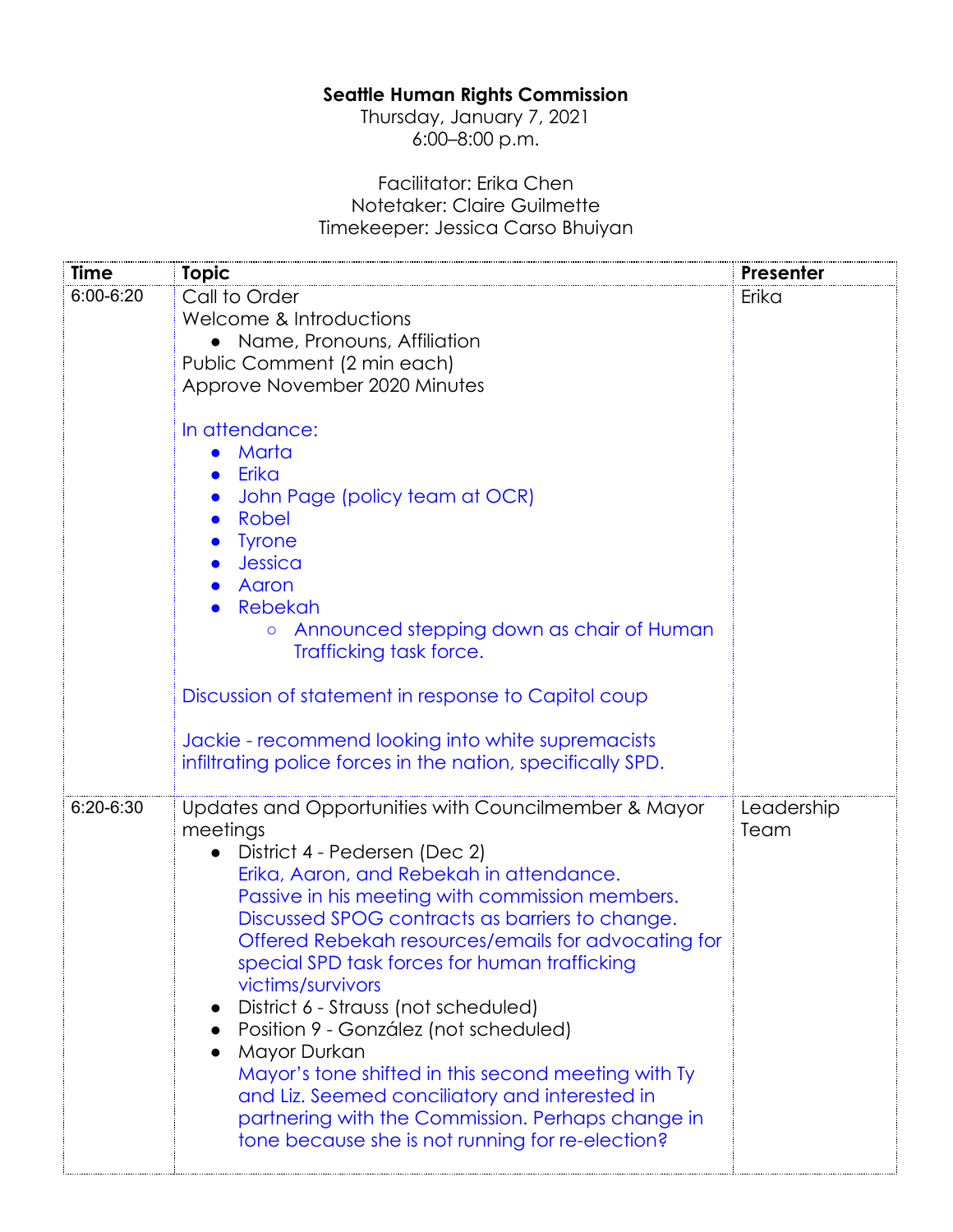| $6:30 - 7:15$ | Discussion of hosting mayoral debates in 2021 - will discuss<br>at retreat<br>Is it possible to have more regular meetings with<br>Councilmembers? We are ultimately interested in their<br>action<br>Looking Back on 2020<br><b>Task Force and Committee pluses and deltas</b> | Aaron Oravillo,<br>Rebekah |
|---------------|---------------------------------------------------------------------------------------------------------------------------------------------------------------------------------------------------------------------------------------------------------------------------------|----------------------------|
|               | Fill out survey                                                                                                                                                                                                                                                                 | Covington,<br>Erika Chen   |
| $7:15 - 7:30$ | <b>Committee Updates</b><br>Executive<br>Communications (Internal check)                                                                                                                                                                                                        | Committee<br>Leads         |
|               | Powerpoint presentation of commissions accomplishments<br>in 2020 and opportunities for change in 2021                                                                                                                                                                          |                            |
|               | Communications - call on commission to slack or email Ty or<br>Jackie (communications committee) on social media posts                                                                                                                                                          |                            |
|               | Potential fellow projects:<br>What does it mean to be a human rights city?<br>Elected official scorecard                                                                                                                                                                        |                            |
|               | Events<br>Human Rights Day                                                                                                                                                                                                                                                      |                            |
|               | Celebrate success from December 2020. Thank you Jessica<br>and Ty!                                                                                                                                                                                                              |                            |
|               | Retreat on Sun, January 17, 9:30-3:00<br>$\bigcirc$<br>Lunch snag                                                                                                                                                                                                               |                            |
|               | Unable to purchase lunches delivery within budget<br>Appeals                                                                                                                                                                                                                    |                            |
|               | Need Commissioners for Jan 25 hearing<br>Jessica B. volunteered to sit on appeals hearing                                                                                                                                                                                       |                            |
|               |                                                                                                                                                                                                                                                                                 |                            |
| 7:30-7:40     | <b>SOCR Updates</b>                                                                                                                                                                                                                                                             | Marta Idowu                |